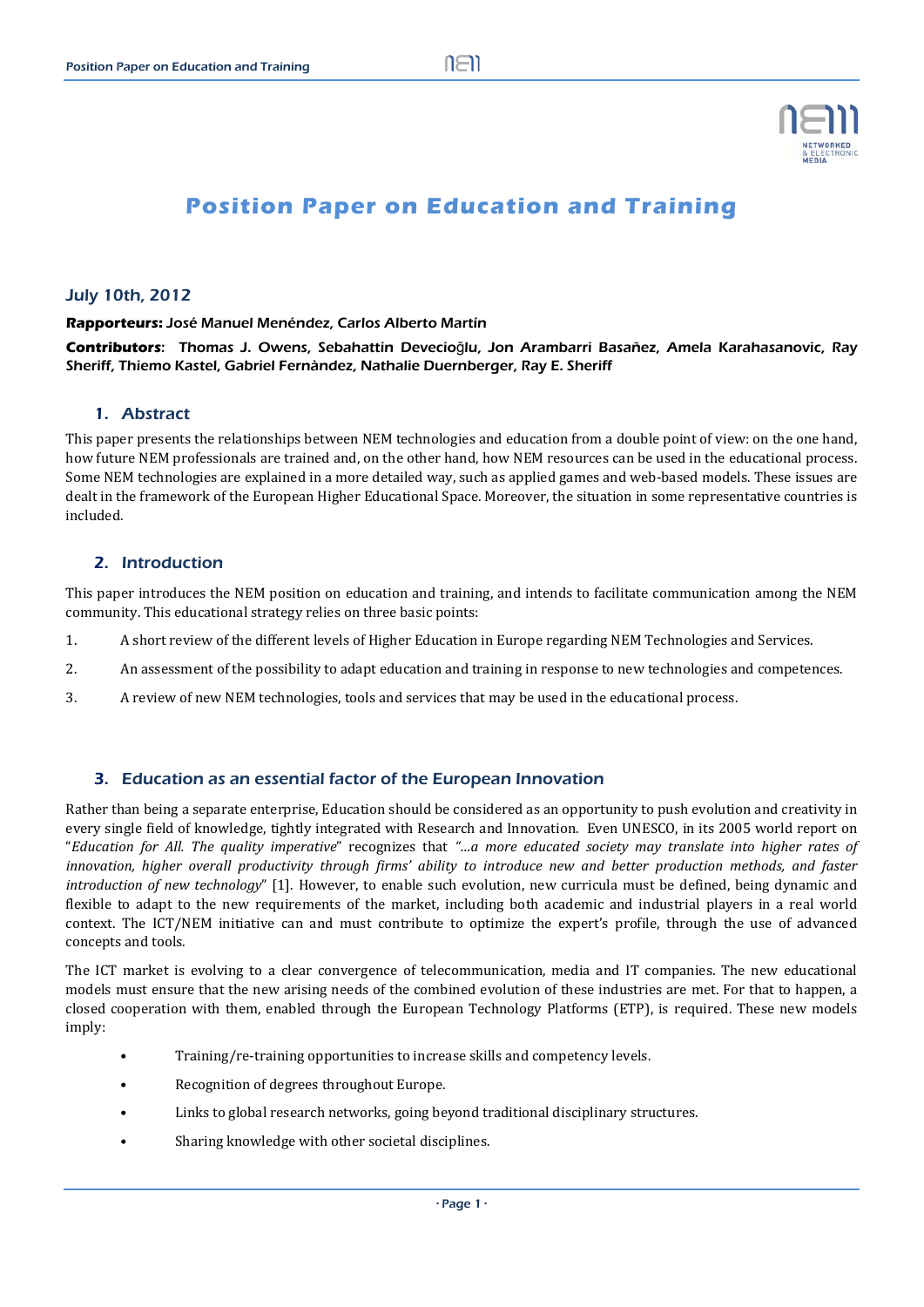Enhanced interdisciplinarity and transdisciplinarity.

It is widely recognized that the above capabilities are essential factors for regeneration of the European economy. The way they are assembled to create the renewed value chains is the key challenge in that perspective. The basic principle is to not forget that the new academic models have to be used to educate the specialists of the future in jobs that currently may not even exist. In this way, higher education institutions become places where learning to learn occurs, according to EC policy about lifelong learning.

# 4. European Higher Educational Space

Following the European Commission goal and the EIT strategy for creating a catalogue of structured academic levels, and taking into account the emerging ideas about how to promote the transfer and acquisition of knowledge to the students (very different to classical and well-known procedures), Education becomes a crucial element in the triangular relationship with Research and Innovation. The Bologna process has already enabled a deep transformation of the European Higher Educational Space, through the transformation of the metrics that assess the individual and collective effort to harmonize procedures for defining curricular paths and knowledge profiles. Student mobility and the co-operation between higher education institutions are key issues in the construction of this new European Higher Educational Space.

The Bologna Process (or Bologna Accords) is named after the Bologna Declaration, which was signed in the Italian city of Bologna in 1999. It aims to create a European Higher Education Area (EHEA) based on international cooperation and academic exchange. Today, 47 countries have committed themselves to harmonising the architecture of the European Higher Education system. The envisaged EHEA will:

- Facilitate mobility of students, graduates and higher education staff.
- Prepare students for their future careers and for life as active citizens in democratic societies, and support their personal development.
- Offer broad access to high-quality higher education, based on democratic principles and academic freedom.

This will be achieved by organizing the education in a three-cycle structure (e.g. Bachelor-Master-Doctorate): Countries are currently setting up national qualifications frameworks that are compatible with the overarching framework of qualifications for the European Higher Education Area, and define learning outcomes for each of the three cycles. Quality assurance will be performed in accordance with given guidelines. Recognition of foreign degrees will be done in accordance with the Council of Europe/UNESCO Recognition Convention.

# 5. Overview of the NEM area in Higher Education

The following subsections will provide a general overview of Higher Education in several European countries.

# 5.1. UK

The United Kingdom (UK) is one of the world's leading digital media economies. The strength, breadth and depth of its Networked Electronic Media (NEM) related higher education provision is a major contributing factor. This provision contributes to producing the content creation specialists of the future in a variety of digital media areas and encompasses applications and technologies contributing to the digital media economy at large.

A particular feature of the NEM related higher education provision in the UK is the speed at which entire new areas of study have emerged. The innovation in provision is particularly notable because many of the degree programmes offered are not only multidisciplinary, covering two or more disciplines, but transdisciplinary, crossing disciplinary boundaries to provide a holistic approach to content creation and delivery. For example, degrees focussing on aspects of Digital Media, an area now known in the UK simply as Digital, commonly address relevant aspects of technology, the arts, design, and computer science. Some of this provision is the direct result of initiatives with local employers in the NEM area and is tailored with their particular needs in mind. Nevertheless, specialist technical provision that has emerged out of traditionally focussed engineering departments that have specific research expertise in the area of the provision is also widely available. Consequently, Bachelor of Science degrees exit alongside Bachelor and Master of Engineering degrees in the NEM area. Bachelor's degrees with honours comprise three years of study with each year being made up of 120 credits. A Master of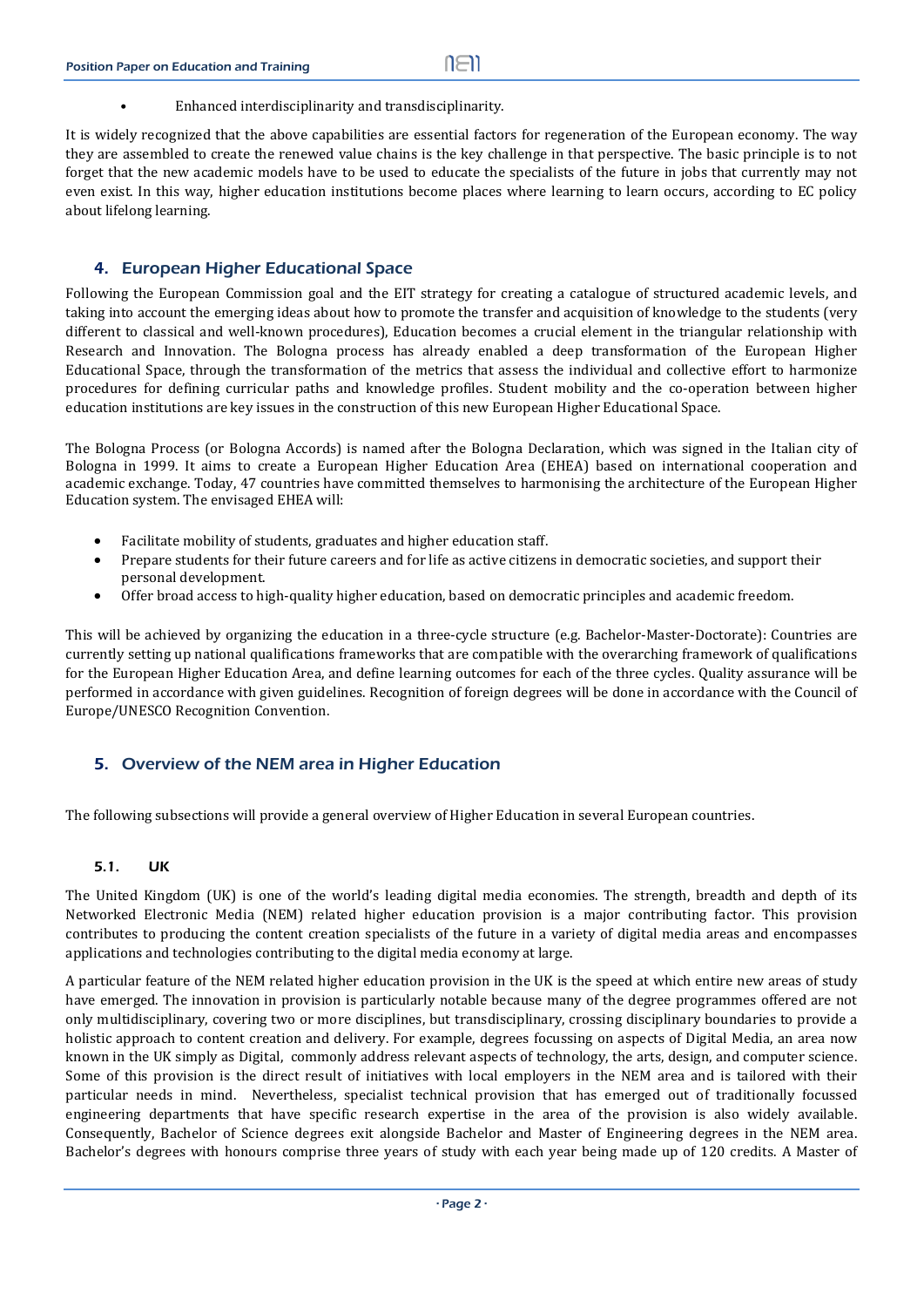$n \in \mathbb{N}$ 

Engineering degree is a four year undergraduate made up of a total of 480 credits. Taught Master of Science degrees exist which are one year postgraduate degrees and provide an avenue for further study for both Bachelor of Science and Bachelor of Engineering graduates. These are made up of 180 credits. In the annexe UK degree programmes are grouped together under key words which effectively provide headings for lists of related programmes. The key words have been chosen to be as prescriptive as possible.Nevertheless some programmes could easily be put under more than one heading. However, each programme, named in the annexe, appears in only one list, the one that is believed to best represent the focus of the programme. No attempt has been made to provide a comprehensive list of all UK degree programmes related to NEM content creation. However, a good starting point for further analysis could be the Skillset Media Academies Website (**http://courses.skillset.org/pick the tick/skillset academy network/skillset media academies**). Skillset Media Academies were launched by the UK Government in December 2007, with the remit to work with universities and colleges, which are already established centres of excellence in television and interactive media, in collaboration with industry to create new opportunities for learning and teaching, research and business.

#### 5.2. Spain

In Spain, after the introduction of the European Space for Higher Education (Bologna process), both public and private universities can offer two types of degrees: university's own degree courses, and official degrees valid all over Spain. The former do not have the legal validity and legal competences of the latter.

Official degrees are listed on the Official University Degree Catalogue, and are authorised by the government upon receipt of a favourable report from the Autonomous Communities and the relevant quality control organisation.

The higher education studies have been organized in bachelor degrees (grades), master degrees and doctoral degrees. To obtain a bachelor's degree, students must earn a total of 240 ECTS credits over four academic years, and between 60-120 ECTS in one or two years for a master degree. ECTS (European Credit Transfer System) represent an approximate workload for the student of 25 hours. A full-time student is expected to obtain 60 ECTS in an academic year.

As previously mentioned, each university is free to propose a degree as far as it follows the main guidelines proposed by the ministry, it is approved by the government, and falls in one of the five defined areas: Arts and Humanities, Experimental Sciences, Health Sciences, Social & Legal Sciences and Engineering & Architecture. It is in the latter category where a number of degrees related to the Networked Electronic Media can be found, which are listed in the annexe.

The complete catalogue of official university degrees in Spain can be found here: https://www.educacion.gob.es/notasdecorte/jsp/compBdDo.do 

It must be mentioned that, especially at the Master degree level, the Universities are offering many other degrees related to NEM technologies. However, these degrees have mostly remained as *own university degree* as they have not gone through the official validation process.

#### 5.3. Norway

The Norwegian higher education sector consists of eight universities, nine specialised university institutions, 21 state university colleges, two national academies of the arts and 16 private colleges. The national higher education system is in accordance with the Bologna process, with bachelor's degrees (*first cycle*, three years), master's degrees (*second cycle*, two years) and doctoral degrees (*third cycle*, three years). The complete list of the universities and university colleges can be found at http://folk.uio.no/hjr/hoyskoler.html. Universities and university colleges offering degrees related to the NEM technologies are listed in the annexe.

#### 5.4. Austria

In Austria, the Public Higher Education System is divided in Universities and Universities of Applied Sciences. Both provide Bachelor and Master Degrees according to the Bologna-Process. In total, there are 15 for NEM relevant Public Higher Education Institutes in Austria.

Universities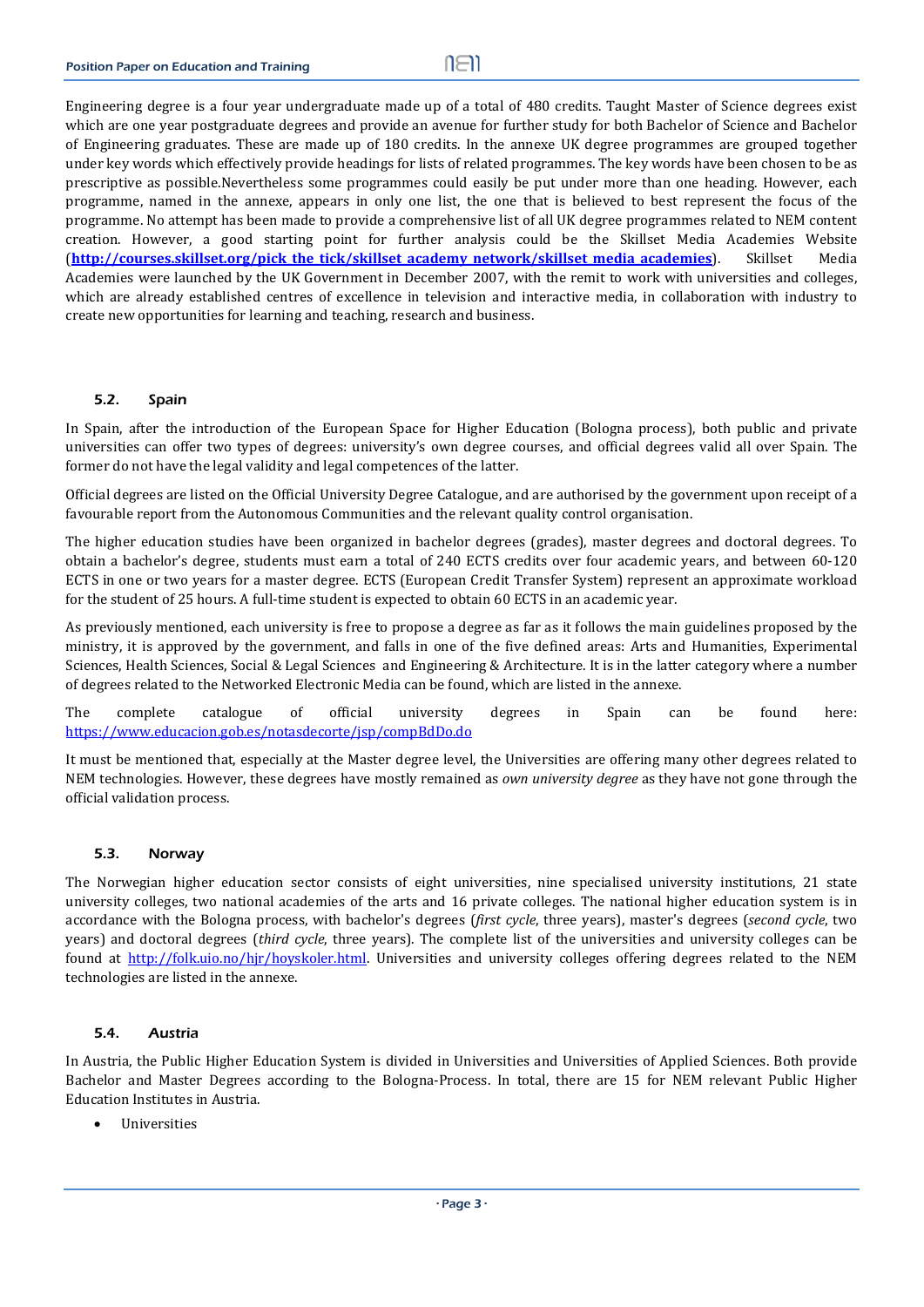The complete list of Universities offering degrees related to the NEM technologies can be found at http://www.univie.ac.at/services/universitaeten‐in‐oesterreich.

Universities of Applied Sciences 

The complete list of Universities of Applied Sciences offering degrees related to the NEM technologies can be found at http://www.fachhochschulen.ac.at. 

Further information about the bachelor and master degrees related to NEM technologies can be found in the annexe.

## 6. Innovation in educational methodologies for NEM [2]

Education involves a strong social element: the interaction between educators/facilitators, experts and students. The access to new technologies and the new social communication possibilities offer many new alternatives to this group. The learning process is already evolving, taking many forms: self-learning, classical classroom based, on-the-field practice, online participation, either on site or remotely (using mobile connected devices), etc. And more often, different types of more complex and real-time interaction are progressively required.

Innovation is a driver of growth and well-being. New technologies, products, services and organizations create jobs and rejuvenate industries. But to reap those gains, policy makers need to understand how the way we innovate is changing. This has implications for human resources and education systems if they are to feed this innovation society. This also presents new opportunities for innovation and improvement in education systems [3].

Technological change, which not only permits new activities but makes those new activities superior in many important ways over the previous method of operation, creates long lasting innovations in society [4].

Social progress needs for innovation. Innovation is the soul of a nation's progress is an inexhaustible motive force for national prosperity, and progress of a nation depends on the innovation of countless individuals. Students are the future of school education. To develop in students awareness of innovation, creativity and innovation capability has a special status and role of the education activity course, [5].

Economic and social development needs new ideas, new knowledge, new technology and innovative talents. This is the inevitable evolution of social functions of Higher Education.

# 7. NEM and Future Internet as resources in the educational process

The tools used in the new learning process are evolving. Not only must the NEM technologies be present in the new curricula, but they have become useful resources inside the classroom. Today it is not strange to see that the teaching-learning process includes new technological tools, such as: webcasting, podcasting, video sharing and specific channels in platforms such as YouTube, serious games, tablet PCs, mobile applications, open source learning resources, social learning channels, etc. Among these technologies, serious games and web-based models are explained in a more detailed way in this section.

As a matter of fact, the future specialists in these technologies are expected to be able to create:

- New network configurations, incorporating access features to heterogeneous demands, autonomous characteristics, openness and scalability, ability to interact with the physical environment through disperse and system-embedded devices.
- A wide variety of new communication paradigms, including person-to-person, social networking, machine-tomachine and person-to-machine models.
- Connectivity and interaction capabilities for a broad spectrum of peer requirements, and full flexibility towards the most appropriate control schemes (e.g., centralized and decentralized control).
- New features for virtualization of production and service processes, as well as for modelling and controlling complex processes and (possibly low-tech) systems.

#### 7.1. Serious games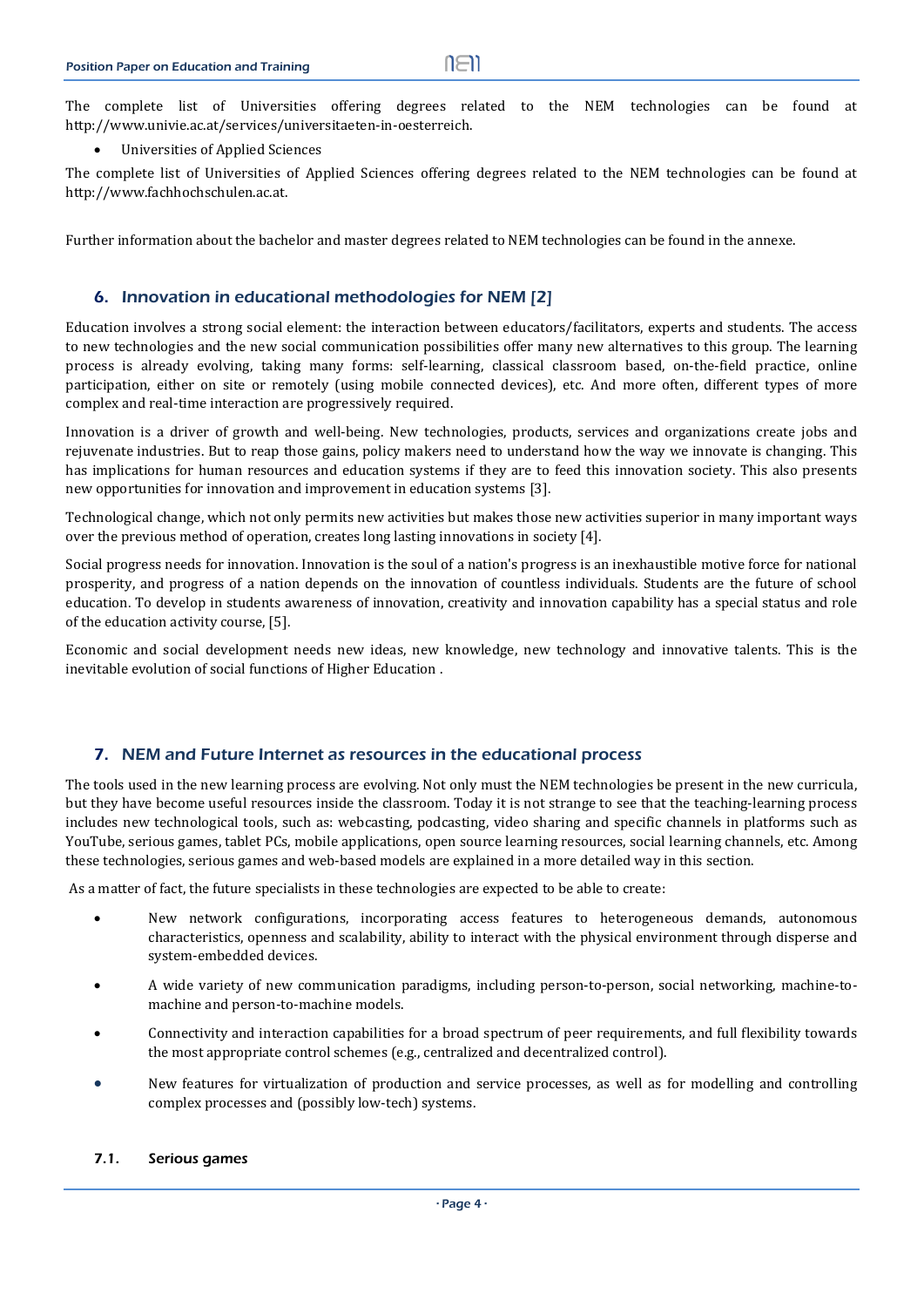Serious games, that is, (digital) games used for purposes other than mere entertainment can be applied to a broad spectrum of application areas, e.g. military, government, educational, corporate and healthcare. Some experts prefer to talk about "applied games" to underline the capabilities of this paradigm to increase the competitiveness in Europe, the innovation and the excellence.

In fact, today's "serious games" is a serious business; as stated by IDATE [6] the serious game sector is expected to enjoy significant growth in the medium term. It currently generates a total 1.5 billion EUR in revenue around the globe, and that by 2015 sales will be almost seven times what they are in 2010 – with an average annual growth rate of 47% between 2010 and 2015. We can expect to see the business world's interest in serious games increase around 2013, and especially small and medium enterprises (SME) which still have a rather limited awareness of these tools.

Serious games are becoming ever more important in the global education and training market. Serious Games have emerged as a new tool to assist traditional learning programs. In these environments, the student is immersed in the learning process (learning by doing), getting closer experiences through multimodal sensations and interacting with virtual objects or even, real-time interaction with other people.

Serious games allow learners to experience situations that are impossible in the real world for reasons of safety, cost, time, etc., but they are also claimed to have positive impacts on the players' development of a number of different skills.

Compared with standard training representation, Serious Games bring an opportunity to change more radically the paradigm of training skills as they empower them through automation, precise monitoring, full recording of real-time quantitative data and real-time feedback. Virtual Reality technologies offer the opportunity to reconsider didactic learning processes with new eyes.

#### 7.2. Web-based education models [7]

In today's world there is a great demand for learning. The Internet is being marketed as the effective vehicle for teaching and learning. With the global nature of the Internet, this teaching and learning vehicle can more easily and effectively reach the mass audience. This pressure from the "education industry", which has been felt by the traditional universities since 1996, challenged the universities to redefine and restructure their strategies for the higher education environment [16]. As a result, higher education institutions are setting up their own Internet based "virtual" campuses [17].

Many early references to eLearning were technocentric and equated eLearning solely with electronic learning. Roffe [8] added substantially to this limited definition of eLearning by arguing that the "e" term should not be seen exclusively as equating to electronic learning, but rather needs to be understood in terms of the human purpose of learning. He also proposed that eLearning should be defined as being concerned with more human "*e*"s: engagement of the learner, enhancement of learning, ease of use, empowerment of the learner to control the learning schedule, and the pace of execution of the learning program [9].Furthermore, the benefits of eLearning offer a solution to the requirement to support the learning of the mass population beyond the constraints of diverse locations and times [10].

This discussion raises the question of whether eLearning will become the new paradigm for modem learning. An advantage of eLearning is the range of possibilities information and communication technologies (ICT) enables for interactions between learners and materials, and learners and teachers in the learning process by eliminating the limitations of time and space [11][12][13]. 

According to [8], eLearning is "*a competitive arena, where solutions are created by a fusion of technology, learning and business*". eLearning comprises three essential dimensions: technology, access and quality (although these may assume different weightings in different contexts) [14].

Technological change, which not only permits new activities but makes those new activities superior in many important ways over the previous method of operation, creates long lasting innovations in society. Web-based education is one of those innovations [4].

The synthesis and analysis of the literature supported the notion of informal learning as an effective way of educating learners who engage in cooperative work placement. This emerging paradigm of learning and informal learning recognizes the importance of individual activity as well as collaboration and collegiality in learning  $[15]$ .

Why is the remarkably fast growing innovation of web-based education important to our world? Firstly, it is radically growing in the first world nations of the world, especially in the United States. This alone means that it will likely grow in other nations in the world, as this innovation dominates education at all levels. Secondly, teachers at all levels can merely post their syllabi on blackboard but some have radically changed their whole method of teaching so that the class venue for the teacher and the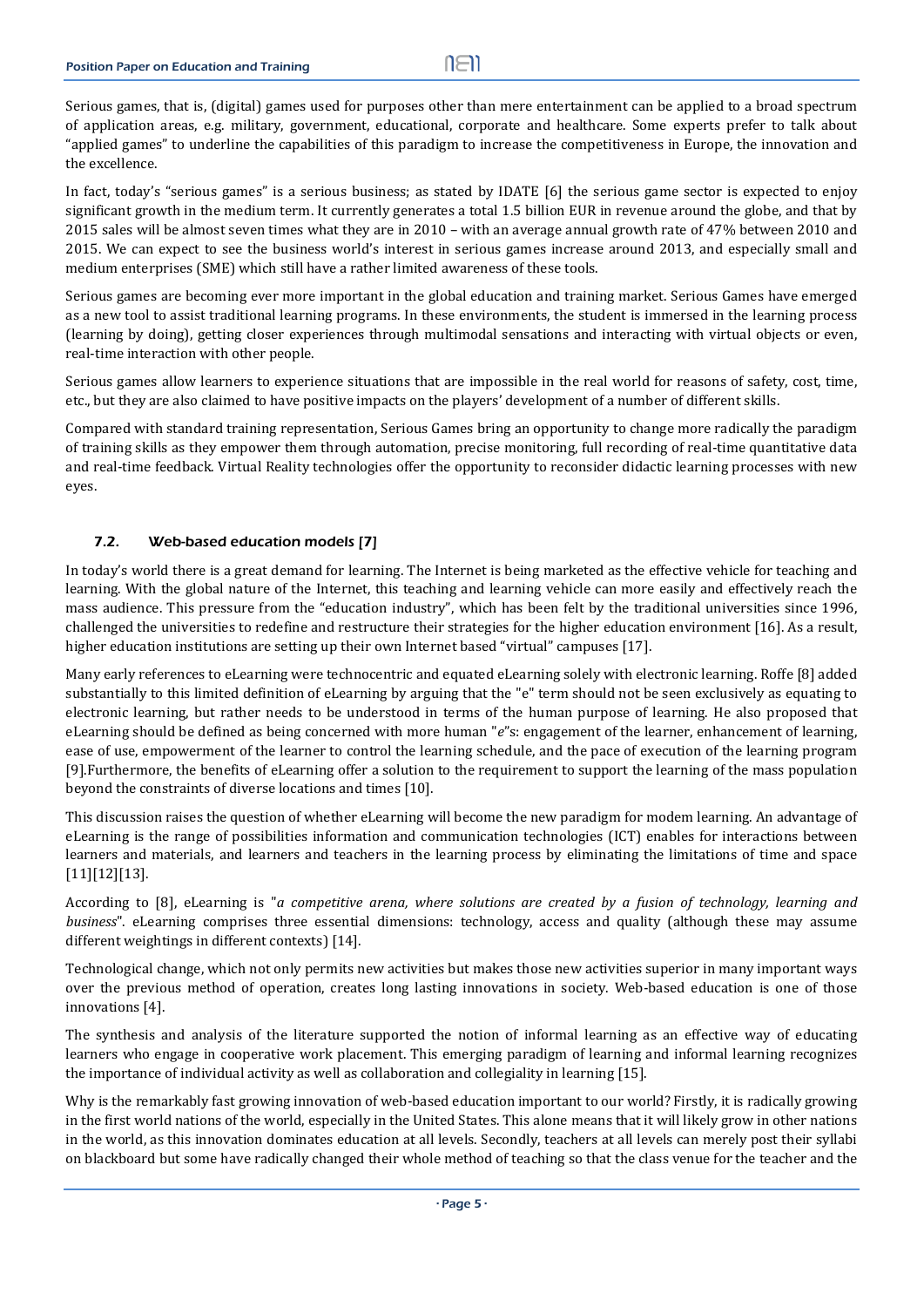student becomes the computer. The classroom now is a "virtual learning environment." Learning is no longer bound by space and time  $[4]$ .

There are seven important functionalities in web-based education: 1) real time announcements, 2) posting of text, html, spreadsheets, videos, presentations, and audio files, 3) real time grade book, 4) external links, 5) discussion board and chat rooms, 6) automated quizzes, and 7) emails to individuals and lists **¡Error! No se encuentra el origen de la referencia.**. 

In a resource-based economy, these educational institutions play significant roles in the economic infrastructure because without the provision of quality education, many people are reluctant to live in remote communities. Since the advent of the Internet in teaching and learning, many changes have taken place in the organization and development of small rural schools. At a time when the economies of many countries are becoming inter-dependent, so individual schools as well as school systems are able to link with one another. Global economic changes of the last decade have shown that national economic systems cannot survive by sealing themselves off from one another, and nor, we predict, can national school systems.

#### 7.3. Network, Framework and Education [18] [19]

In higher education, the advent of massification has radically changed the traditional patterns of knowledge production, diffusion and application over the past two decades. In the wake of burgeoning enrolments from the 1970s to 1990s, demand has continued to rise and the world's student population could reach an estimated 150 million by 2025. While this demand has been obvious in OECD Member countries (e.g. from 2.2  $\%$  in the 1960s to 59  $\%$  in 2002 in the USA), it is certainly not confined to them. Strong population growth in Africa, Asia and Latin America, coupled with increased enrolment in primary and secondary education, has boosted demand at the tertiary level.

This demand is varied in objective and scope, covering traditional academic and research based teaching and learning, as well as specialized and more practically-oriented training. As a result, institutional diversification has become essential in order to achieve a range of provision: all forms find their legitimate place in the development of a nation's cohort of skilled human resources. Also, this diverse landscape has led to the emergence of a new tertiary educational paradigm with specific characteristics, namely the promotion of "learning by doing" and of individual creativity; the widening of access, through both face-to-face and open learning; and engagement with regional and local priorities. This new paradigm has also generated its own research agenda.

Regarding the particular role and contribution of research universities, these are characterized by top graduates, cutting-edge research, and vigorous technology transfer. Their critical dimensions are a concentration of talent, abundance of resources and favourable governance, which combine to assure excellence in graduate education and research output [20].

In contrast, when countries lose their base for academic excellence – through outdated policies, neglected institutions, the exodus of their best graduates or woefully inadequate investment in research - their competitiveness in the global knowledge society will dwindle and eventually disappear.

The debate on the role of ICT for creativity and innovation in education has become an important one over the past decade. The rapid development of technology, mainly as a result of the Internet, has brought about an upsurge of technological tools which young people are appropriating for use in their everyday lives. As explored by the domestication theory, the arrival of ICTs in homes has brought the mobilisation of material resources, skills, cultural values and social competences and capabilities [21]. The recent rise of social media is also having an impact on education. These applications have shifted the way users seek information and the way knowledge is created. Blogging is an example of how youngsters are using technologies to express their creativity and to be innovative. Creativity can be at both the individual level and the collective level. These applications demonstrate the variety of ways in which users learn how to learn, which according to Rogers [22], is a major component of creativity. The example of blogging shows that children learn how to write for a public, how to link their work to other works, how to network with other bloggers, how to utilise the blog for their eventual career paths, amongst other skills. This facilitates creative learning, as it enables users to use technology to learn in new, creative ways. Such learning processes demonstrate that technology has great potential for creative learning.

Technological skills are important not only for children at schools but also for lifelong learning [23]. The different levels of interaction and collaboration characteristic of new technologies facilitate personalisation of learning paths. Learners become active stakeholders, who are "*empowered to shape their own learning spaces and resources*" and collaborative learning processes [24].

Continuous technological change means that learners today need to develop positive attitudes towards change and also, adaptability [25]. As Hinkley argues [25], students in the future will endorse "*portfolio careers*", moving through several careers and different jobs, including jobs that today still do not exist. Hence, it comes as no surprise that substantial pressure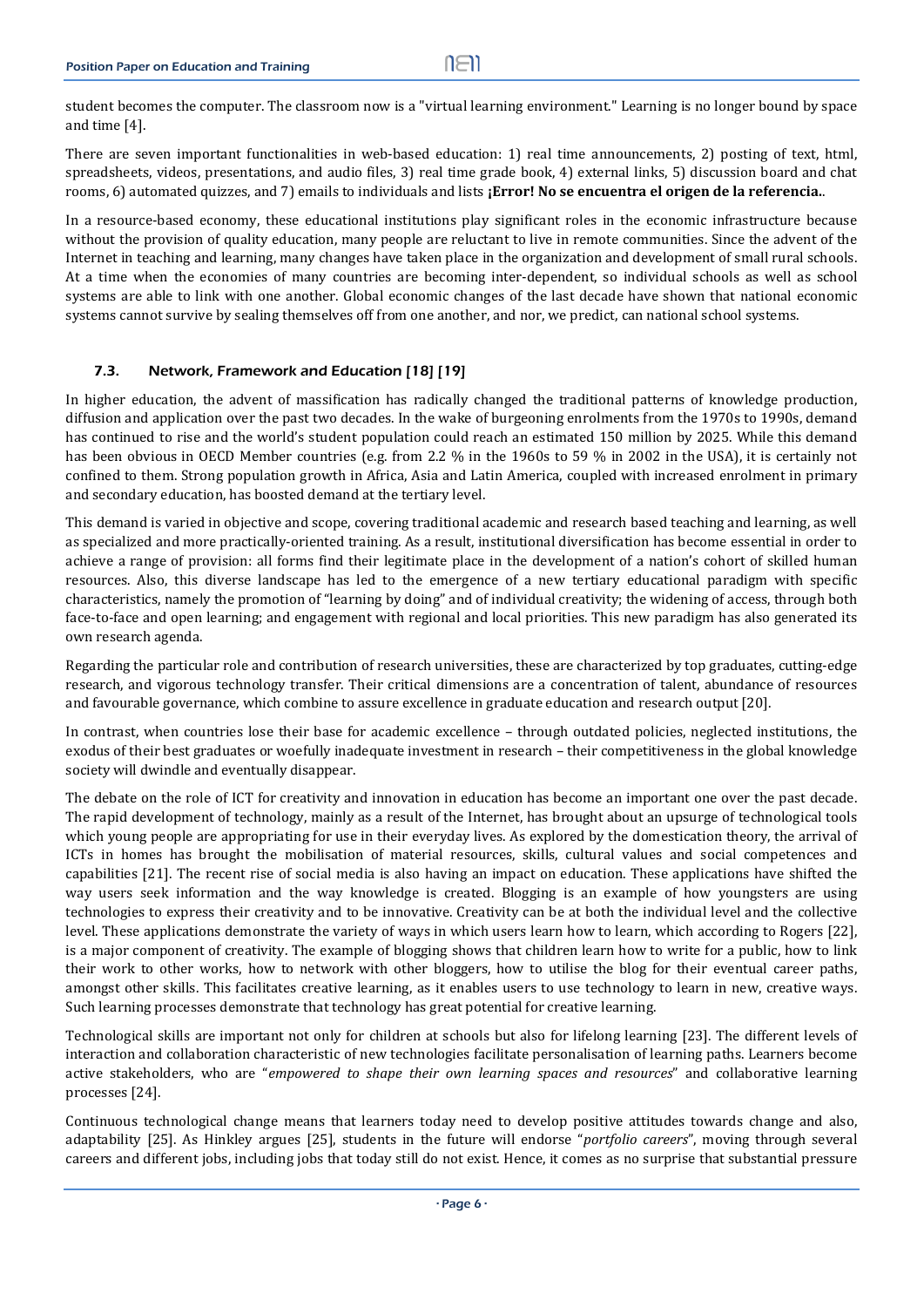is being put on schooling systems to acknowledge new ways of dealing with continuous rapid technological development. Young people today, often referred to as the NetGen or Google Generation [26], are growing up surrounded and immersed in technology. Appropriation of technological platforms requires new approaches for education.

## 7.4. Impact of NEM on areas of study related to 'society at large'

In all of the above discussion it should not be forgotten that the impact of NEM on human interaction has been so profound that NEM is increasingly becoming a mainstream topic for degree programmes in a wide variety of established areas of study. In those Social Sciences degrees which have a particular focus on the ways in which humans communicate with each other and the ways in which they build communities NEM is now a key topic. Psychology degrees are being driven to address NEM as it is increasingly being recognised that its use can change individual behaviour patterns. In the Arts the digital arts are increasingly being recognised as a vital aspect of an all-round education in the fine arts. Business Schools are increasingly focussing on NEM as a key business enabler, a trend that has been reinforced by the current focus on outsourcing through the use of Cloud services. Such degree programmes are of critical importance as avenues through which the NEM community can better understand its user communities as they both study these user communities and respond to their demands through their curriculum development.

# 8. Conclusions and recommendations

Education is a key aspect to support the growth of any society, and an opportunity to push evolution and creativity in every single field of knowledge. Both educational contents and methodologies should evolve and adapt to the market requirements. It is a dynamic concept. Different European countries have different career profiles, although the Bologna Accords are progressively aligning the metrics to define curricula and, therefore, effectively leading to a common European Higher Education Area. Innovation in the educational methodologies is currently an emerging requirement according to the new social-media capabilities and the NEM-related technologies new opportunities.

The recommendations of the NEM initiative in education and training should be:

Action 1: To create a catalogue of levels of Higher Education in Europe regarding ICT's trends and demands.

Action 2: To define new academic profiles gathering the requirements and demands of the NEM community, taking into *account that they should consider jobs that currently do not even exist.*

Action 3: To research and develop new recommendation for the use of new technologies in the educational process.

**Action 4:** *To research and develop tools helping liaison between school and students.*

# 9. Bibliography and references

- [1] UNESCO. EFA Global Monitoring Report 2005. *"Education for All. The quality imperative"*. Paris, 2004. ISBN 92‐3‐ 103976-8. Available in: http://unesdoc.unesco.org/images/0013/001373/137333e.pdf
- [2] Sebahattin Devecioglu, Hasan Sahan, Murat Tekin, Mustafa Yildiz, "*Development of innovation strategies for sports education*". 4th World Conference on Educational Technologies, 02-05, February 2012, Barcelona, Spain.
- [3] http://www.oecd.org/document/2/0,3746,en\_2649\_33723\_40814978\_1\_1\_1\_1,00.html
- [4] Franklin, Sue and Peat, Mary. (2001). *"Managing Change: The Use of Mixed Delivery Modes to Increase Learning Opportunities". Australian Journal of Education Technology* Volume, 17. Number, 1. Pp. 37‐49.
- [5] http://eng.hi138.com/?i268028 Physical Education Teaching and innovation in the integration of vocational inst itutions
- [6] Laurent Michaud et al. *"Serious games. Market and data report"*. Digital Home and Entertainment. iDATE Consulting and Research. 2010.